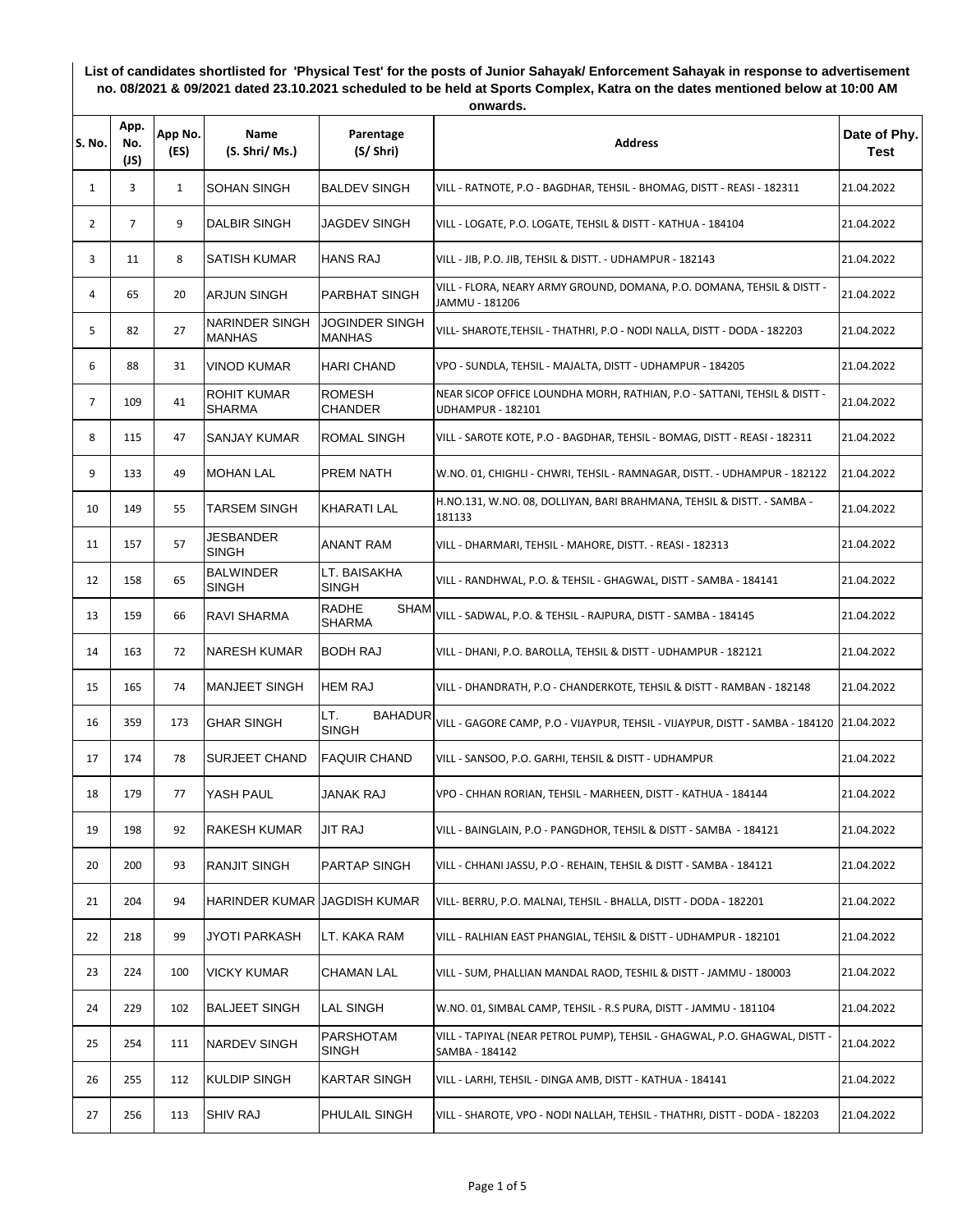| 28 | 260 | 114 | SUKHVEER SINGH TARSEM SINGH        |                                    | VILL - MAHANPUR CHARKAN, TEHSIL & P.O - BISHNAH, DISTT - JAMMU - 181132                      | 21.04.2022 |
|----|-----|-----|------------------------------------|------------------------------------|----------------------------------------------------------------------------------------------|------------|
| 29 | 275 | 117 | <b>PAWAN KUMAR</b>                 | <b>DAVINDER KUMAR</b>              | H.NO. 42-B, BHARAT NAGAR, NEAR GOVT. HIGH SCHOOL, BANTALAB, JAMMU -<br>182203                | 21.04.2022 |
| 30 | 294 | 127 | <b>ISHWAR SINGH</b>                | <b>LEHAR SINGH</b>                 | VILL - JAGROTE, P.O - TROWN, TEHSIL & DISTT.- DODA - 182201                                  | 21.04.2022 |
| 31 | 298 | 131 | <b>PRITAM SINGH</b>                | <b>ASHOK KUMAR</b>                 | VILL - KONDHRA, P.O - BHALRA, TEHSIL - BHADERWAH, DISTT - DODA - 182221                      | 21.04.2022 |
| 32 | 304 | 384 | <b>BALJEET SINGH</b>               | UTTAM SINGH                        | Vill. Garnai, P/O Garnai, Teh. & Distt. Udhampur - 182121                                    | 21.04.2022 |
| 33 | 307 | 137 | <b>RAJESH KUMAR</b>                | LT. GOVIND RAM                     | VILL - GALAK, P.O - GALAK, TEHSIL - RAMKOTE, DISTT - KATHUA - 184205                         | 21.04.2022 |
| 34 | 322 | 17  | PARSHOTAM LAL                      | JOGINDER NATH                      | VILL - SUNAIL, P.O - AKHNOOR, TEHSIL - AKHNOOR, DISTT - JAMMU - 181201                       | 21.04.2022 |
| 35 | 344 | 166 | MOHINDER SINGH SAGAR SINGH         |                                    | VILL - NALA CHANGER, P.O - DINGA AMB, TEHSIL - DINGA AMB, DISTT - KATHUA -<br>184144         | 21.04.2022 |
| 36 | 345 | 168 | <b>BALVIR KUMAR</b>                | <b>DHANI RAM</b>                   | VILL - ARDHAN, P.O - KATHAR, TEHSIL - MAIRA MANDRIAN, DISTT - JAMMU -<br>181201              | 21.04.2022 |
| 37 | 373 | 91  | <b>OM PARKASH</b>                  | SANDOKHU RAM                       | VILL - NADAL, P.O - KATHAR, TEHSIL - DANSAL, DISTT - JAMMU - 181224                          | 21.04.2022 |
| 38 | 396 | 194 | <b>NETAR PARKASH</b>               | <b>PRITHVI LAL</b>                 | VILL - GAMBHIR BRAHMANA, TEHSIL & DISTT - RAJOURI - 185152                                   | 21.04.2022 |
| 39 | 400 | 195 | SUNIL DUTT                         | <b>KEWAL KRISHAN</b>               | VILL - SIOT, TEHSIL - SIOT, DISTT - RAJOURI - 185152                                         | 21.04.2022 |
| 40 | 422 | 301 | <b>CHUNI LAL</b>                   | TIFFRU RAM                         | Vill. Jagir Ghordi, P/O Ghordi, Teh. Ramnagar, Distt. Udhampur - 182122                      | 21.04.2022 |
| 41 | 426 | 241 | <b>DEVINDER SINGH</b>              | LATE<br>SH.<br>SHIV<br><b>DASS</b> | VPO - THANPAL, TEHSIL - THAKRAKOTE, DISTT - REASI - 182313                                   | 21.04.2022 |
| 42 | 447 | 213 | UTTAM KUMAR                        | <b>KAKU RAM</b>                    | VILL- MANDRIAN, P.O - MAIRA MANDRIAN, TEHSIL - MANDRIAN,DISTT-JAMMU                          | 21.04.2022 |
| 43 | 448 | 214 | <b>ANIL KUMAR</b><br><b>SHARMA</b> | DARSHAN KUMAR                      | VILL - DHANNI, P.O - BAROLLA, TEHSIL & DISTT - UDHAMPUR - 182121                             | 21.04.2022 |
| 44 | 480 | 229 | <b>VIKRAM SINGH</b>                | <b>PURAN CHAND</b>                 | VILL - NASKA, P.O - CHANNI CHINLA, TEHSIL - BHADERWAH, DISTT - DODA - 182222  21.04.2022     |            |
| 45 | 481 | 227 | <b>VERSH KUMAR</b>                 | <b>FAQIR CHAND</b>                 | VILL - MATHOLA, TEHSIL - BHADERWAH, P.O - BHADERWAH, DISTT - DODA -<br>182222                | 21.04.2022 |
| 46 | 482 | 228 | <b>DIMPLE SINGH</b>                | <b>PRITHVI RAJ</b>                 | VILL - BHALARA, VPO - NAI(BHALARA), TEHSIL - CHIRALLA, DISTT - DODA - 182201                 | 21.04.2022 |
| 47 | 483 | 226 | PANKAJ KUMAR                       | <b>BANSILAL</b>                    | VILL - SOUTHA, VPO - MALOTHI, TEHSIL - BHALLA, DISTT - DODA - 182221                         | 21.04.2022 |
| 48 | 485 | 230 | VIJAYANT KUMAR                     | LT. BINDRA BAN                     | VILL - NICHLA, P.O - RATTAN PUR SURARA, TEHSIL - GHAGWAL, DISTT - SAMBA -<br>184141          | 21.04.2022 |
| 49 | 491 | 233 | <b>ASHOK SINGH</b>                 | <b>KARTAR SINGH</b>                | VILL - ALANBASS, P.O - ALANBASS, TEHSIL - POGAL PARISTAN(UKHRAL), DISTT -<br>RAMBAN - 182145 | 21.04.2022 |
| 50 | 497 | 234 | <b>GAGAN KUMAR</b>                 | <b>KEWAL KRISHAN</b>               | VPO - SIOT, TEHSIL - SIOT, DISTT - RAJOURI - 185152                                          | 21.04.2022 |
| 51 | 507 | 238 | <b>KOUSHAL KUMAR</b>               | KAMAL LAL                          | VILL - BAL SHAMA, P.O. - BAKHER, TEHSIL - SUNDERBANI, DISTT - RAJOURI - 185152 21.04.2022    |            |
| 52 | 508 | 239 | <b>WISHAL SINGH</b>                | <b>CHAIN SINGH</b>                 | VPO - SALAL, TEHSIL & DISTT - REASI - 182312                                                 | 21.04.2022 |
| 53 | 509 | 240 | PARDEEP SINGH                      | <b>KRISHAN CHAND</b>               | VPO - SALAL, TEHSIL & DISTT - REASI - 182312                                                 | 21.04.2022 |
| 54 | 513 | 242 | JAGJEET SINGH                      | JASWANT SINGH                      | VILL - RAKH BARAN, P.O - KANGRAIL, TEHSIL - BHALWAL, DISTT - JAMMU - 181206                  | 21.04.2022 |
| 55 | 521 | 249 | VINAY SHARMA                       | DWARKA NATH                        | VILL - KOTHIAN, P.O - POUNI, TEHSIL - POUNI, DISTT - REASI - 185203                          | 21.04.2022 |
| 56 | 526 | 252 | SANJAY KUMAR                       | <b>MOHAN LAL</b>                   | VILL - RANGPUR, P.O. PARGWAL, TEHSIL - PARGWAL, DISTT - JAMMU - 181207                       | 21.04.2022 |
| 57 | 550 | 260 | PARAMJEET<br>SINGH                 | <b>FULAIL SINGH</b>                | VILL - CHAKKA KUNDI, P.O. CHANDERKOTE, TEHSIL - RAJGARH, DISTT - RAMBAN -<br>182148          | 21.04.2022 |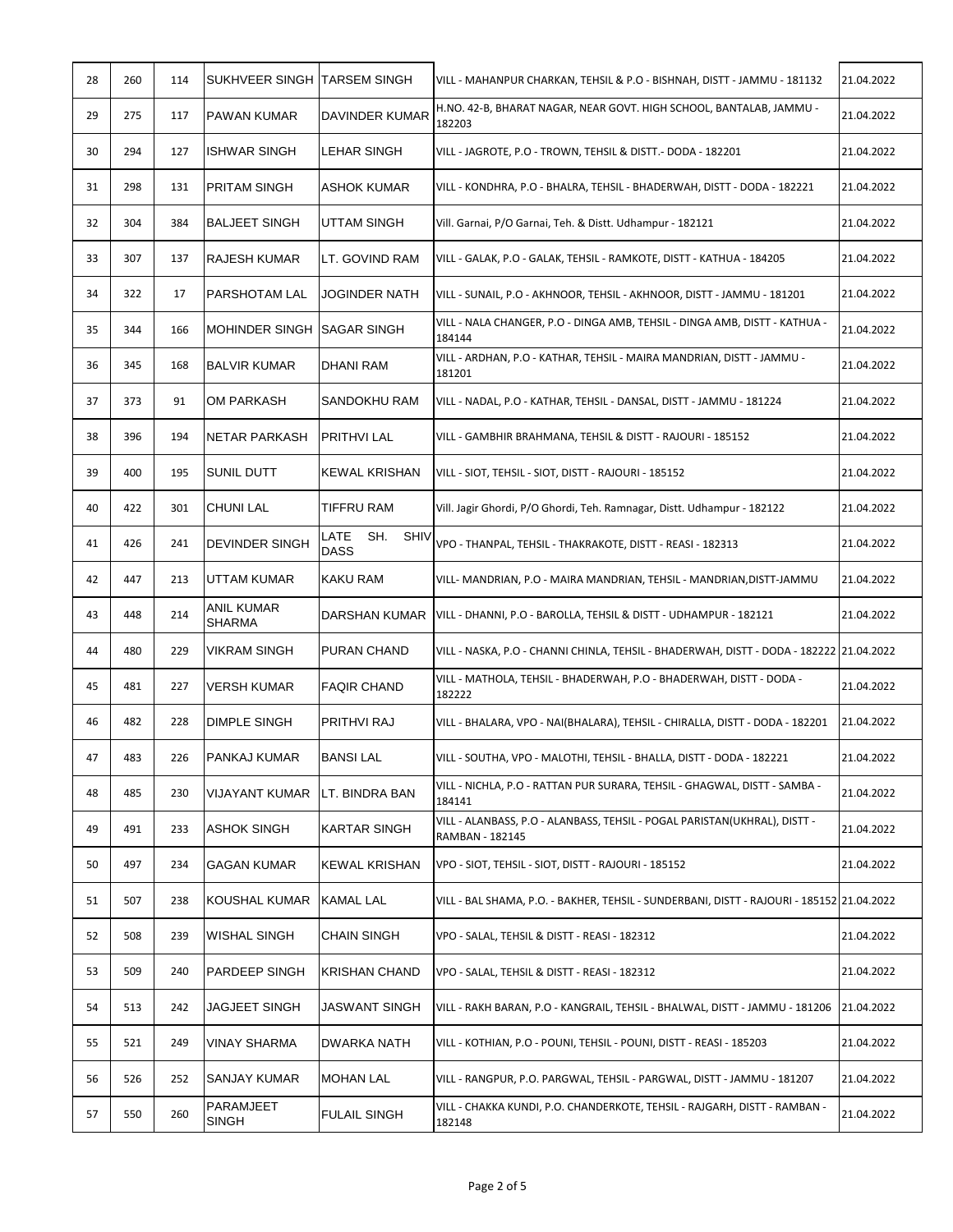| 58 | 622 | 282 | <b>SUNIL KUMAR</b>                      | NANAK CHAND                        | VPO - AKALPUR, TEHSIL - MARH, DISTT - JAMMU - 180002                             | 21.04.2022 |
|----|-----|-----|-----------------------------------------|------------------------------------|----------------------------------------------------------------------------------|------------|
| 59 | 647 | 295 | <b>VINAY KOTWAL</b>                     | <b>HARBANS LAL</b><br>KOTWAL       | VILL - JAGOTA, P.O. JAGOTA, TEHSIL - BHELLA, DISTT - DODA - 182201               | 21.04.2022 |
| 60 | 664 | 294 | <b>VIKRAM SINGH</b>                     | LT. DEEPAK<br><b>KUMAR CHARAK</b>  | VILL - HANGA, P.O. UDRANA, TEHSIL - BHADERWAH, DISTT - DODA - 182221             | 21.04.2022 |
| 61 | 678 | 302 | <b>SUMEET SAMBYAI</b>                   | KARNAIL<br><b>SINGH</b><br>SAMBYAL | Vill. Sangwali, P/O Jatwal, Teh. Ghagwal, Distt. Samba - 184141                  | 21.04.2022 |
| 62 | 692 | 353 | <b>RAJINDER SINGH</b>                   | OM PRAKASH                         | Vill. Karlah, P/O Kud, Teh. Chenani, Distt. Udhampur - 182142                    | 21.04.2022 |
| 63 | 693 | 352 | <b>RANJIT SINGH</b>                     | NAND LAL                           | Vill. Karlah, P/O Kud, Teh. Chenani, Distt. Udhampur - 182142                    | 21.04.2022 |
| 64 | 696 | 424 | AJAY KUMAR                              | UTTAM CHAND                        | VILL. PARANGALI, P.O. PARANGALI, TEHSIL. DINGA AMB, DISTT. KATHUA                | 21.04.2022 |
| 65 | 699 | 315 | <b>INDERJEET</b><br><b>SHARMA</b>       | LEKH RAJ                           | VPO Badyal Brahmana (Prem Nagar), Teh. R.S. Pura, Distt. Jammu - 181102          | 21.04.2022 |
| 66 | 700 | 316 | <b>SUMIT KUMAR</b>                      | DHARAM PAL                         | VPO Badyal Brahmana (Prem Nagar), Teh. R.S. Pura, Distt. Jammu - 181102          | 21.04.2022 |
| 67 | 701 | 317 | <b>JEET KUMAR</b>                       | PARKASH CHAND                      | Ward No. 06, VPO Kharote, Teh. & Distt. Kathua                                   | 21.04.2022 |
| 68 | 705 | 318 | <b>VISHAL</b><br><b>CHOUDHARY</b>       | <b>BIRU RAM</b>                    | Vill. Ganiah, P/O Ganiah, Teh. Nowshera, Distt. Rajouri - 185155                 | 21.04.2022 |
| 69 | 727 | 332 | <b>PARDEEP SINGH</b>                    | LT. GIAN SINGH                     | Vill. Kah, P/O Nagrota Gujroo, Teh. Billawar, Distt. Kathua - 184205             | 21.04.2022 |
| 70 | 737 | 336 | <b>SOBA RAM</b>                         | SHELLO RAM                         | Vill. Muthi Khurd, P/O Naran, Teh. Ghagwal, Distt. Samba.                        | 21.04.2022 |
| 71 | 739 | 337 | MOHINDER SINGH JODH SINGH               |                                    | Vill. Tarda, P/O Mehtabpur, Teh. & Distt. Kathua - 184102                        | 21.04.2022 |
| 72 | 803 | 346 | <b>JAGDEV SINGH</b>                     | KHUSHI RAM                         | Vill. Sait, P/O Magloor, Teh. Kathua, Distt. Kathua.                             | 21.04.2022 |
| 73 | 804 | 347 | <b>HARDEEP KUMAR</b>                    | <b>BABU RAM</b>                    | Vill. Meensarkar (Tabela), P/O Sarore, Teh. Bari Brahamna, Distt. Samba - 181133 | 21.04.2022 |
| 74 | 828 | 311 | <b>VIJAY KUMAR</b>                      | KRISHANA                           | Vill. Tandar, P/O Nagulta, Teh. Chenani, Distt. Udhampur - 182141                | 21.04.2022 |
| 75 | 871 | 385 | <b>SUNIL SHARMA</b>                     | MULKH RAJ<br><b>SHARMA</b>         | Vill. Nai Basti, P/O Gajansoo, Teh. Jammu - 181206                               | 21.04.2022 |
| 76 | 876 | 167 | <b>ROSHAN SINGH</b>                     | MUKHTIYAR<br><b>SINGH</b>          | VILL - GOURA CHACK, P.O. - ARNIA, TEHSIL - RAMGARH, DISTT - SAMBA - 184120       | 21.04.2022 |
| 77 | 909 | 399 | <b>NAVEEN KUMAR</b><br><b>VISHKARMA</b> | OM PRAKASH<br>VISHKARMA            | Ward No. 03, Krishna Colony, Kathua - 184101                                     | 21.04.2022 |
| 78 | 927 | 407 | <b>KIRPAL SINGH</b>                     | ATTAR SINGH                        | Village Ramban(Adhwaya) P/o Ramban Distt. Doda, J&K OR Panjtirithi Jammu.        | 21.04.2022 |
| 79 | 929 | 408 | <b>RAKESH KUMAR</b>                     | RATTAN LAL                         | H.NO. 06, W.NO. 06, BISHNAH, TEHSIL. BISHNAH, DISTT. JAMMU                       | 21.04.2022 |
| 80 | 930 | 409 | SASHI KUMAR<br><b>ATTRI</b>             | KEWAL KRISHAN                      | VILL. RAKH AMB TALLI, P.O. KALIBARI, TEHSIL & DISTT. KATHUA                      | 21.04.2022 |
| 81 | 941 | 435 | <b>KAMAL DEV</b>                        | RAM DASS                           | H.NO. 60, WNO. 1, VILL. NARWAL PAIN, SATWARI, JAMMU                              | 21.04.2022 |
| 82 | 953 | 36  | <b>DHRAM PAUL</b>                       | ISHWAR DASS                        | VILL - JASATH, P.O. GHAGWAL, TEHSIL - GHAGWAL, DISTT- SAMBA - 184141             | 21.04.2022 |
| 83 | 956 | 439 | <b>PARDEEP SINGH</b>                    | RAVI SINGH                         | VILL SATRAYAN, TEHSIL. R.S PURA, DISTT. JAMMU                                    | 21.04.2022 |
| 84 | 974 | 416 | ASHWANI KUMAR                           | KRISHAN LAL                        | VILL. MANANI, P.O. MAWA BRAHMANA, TEHSIL. AKHNOOR, DISTT. JAMMU                  | 21.04.2022 |
| 85 | 981 | 231 | <b>VIKEY KUMAR</b>                      | SHOBA RAM                          | VILL - MAJUA, P.O - REIKA, TEHSIL - BISHNAH, DISTT - JAMMU - 184120              | 21.04.2022 |
| 86 | 986 | 232 | <b>PARVEEN KUMAR</b>                    | <b>BIHARI LAL</b>                  | VILL - CHAK DOULAT, P.O - VIJAYPUR, TEHSIL - VIJAYPUR, DISTT - SAMBA - 184120    | 21.04.2022 |
| 87 | 988 | 422 | <b>GORAB SHARMA</b>                     | DARSHAN KUMAR                      | W.NO. 5, NOWSHERA, DISTT. RAJOURI                                                | 21.04.2022 |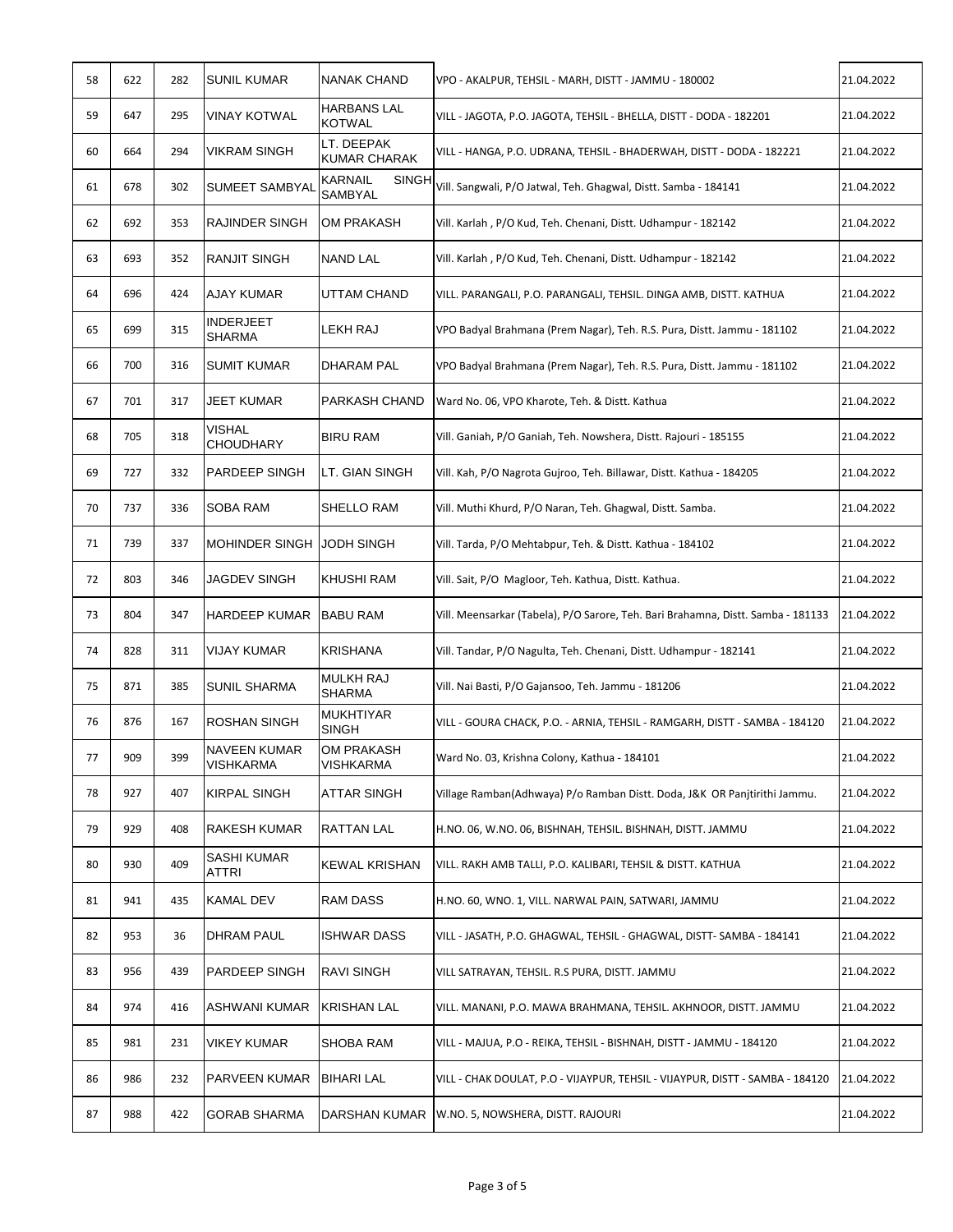| 88  | 992  | 478 | CHARANJEET<br><b>SINGH</b>           | SANTOKH SINGH                         | W.NO. 01, VILL - CHANNI MANHASAN, SWANKHA MORH, TEHSIL - VIJAYPUR,<br>DISTT. - SAMBA - 181141 | 21.04.2022 |
|-----|------|-----|--------------------------------------|---------------------------------------|-----------------------------------------------------------------------------------------------|------------|
| 89  | 993  | 431 | <b>BAL KRISHAN</b>                   | <b>DES RAJ</b>                        | VILL. RAKH AMB TALLI, P.O. KALIBARI, TEHSIL & DISTT. KATHUA                                   | 21.04.2022 |
| 90  | 1000 | 483 | <b>RAM LAL</b>                       | JANAK RAJ                             | VILL - MUTHI KALAN, P.O NARAN, TEHSIL - GHAGWAL, DISTT. - SAMBA 184141                        | 21.04.2022 |
| 91  | 1010 | 489 | <b>AJAY KUMAR</b>                    | TIRATH RAM                            | VILL - KULDABBI, TEHSIL - BERI PATTAN, P.O. BAJA BAIN, DISTT. - RAJOURI - 185156 21.04.2022   |            |
| 92  | 1013 | 505 | <b>DAVINDER SINGH</b>                | <b>ONKAR SINGH</b>                    | VPO - JANGAL, TEHSIL - PATHANKOT, DISTT - PATHANKOT (PUNJAB) - 143531                         | 21.04.2022 |
| 93  | 1018 | 503 | <b>AMIT KUMAR</b>                    | SODAGAR RAM                           | VILL - BAN SULTAN, P.O. MIRAN SAHIB, TEHSIL - R.S PURA, DISTT - JAMMU -<br>181101             | 21.04.2022 |
| 94  | 1024 | 502 | <b>SANJAY SHARMA</b>                 | LT. BHAGAT RAM                        | VILL - HANJANA THAKRA, TEHSIL - NOWSHERA, DISTT. - RAJOURI - 185151                           | 21.04.2022 |
| 95  | 1027 | 493 | <b>SUNIL KUMAR</b>                   | <b>SUBASH</b><br><b>CHANDER</b>       | VILL - DHALLI, P.O. DAYALACHAK, TEHSIL - HIRANAGAR, DISTT - KATHUA - 184144                   | 21.04.2022 |
| 96  | 1037 | 494 | YASH PAUL                            | LT. DUNI CHAND                        | VPO - SIALNA, TEHSIL - BILLAWAR, DISTT. - KATHUA -                                            | 21.04.2022 |
| 97  | 1041 | 506 | RAKESH KUMAR                         | <b>GIRDHARI LAL</b>                   | VILL - RAH, P.O. RAH SALYOTE, TEHSIL - CHOWKI CHOURA, DISTT. - JAMMU -<br>185153              | 21.04.2022 |
| 98  | 1046 | 481 | <b>SUNIL KUMAR</b><br><b>DHILLON</b> | <b>CHUNI LAL</b>                      | H.NO. 653, SEC - D, SAINIK COLONY, JAMMU - 180011                                             | 21.04.2022 |
| 99  | 1048 | 452 | <b>SURESH KUMAR</b>                  | <b>BALDEV</b><br>RAJ<br><b>SHARMA</b> | VPO - DABLEHAR, TEHSIL - R.S PURA, DISTT - JAMMU - 181111                                     | 21.04.2022 |
| 100 | 1062 | 448 | <b>SUNIL SHARMA</b>                  | <b>RAM SARAN</b>                      | VPO. PARANGOLI, TEHSIL. DINGA AMB, DISTT. KATHUA                                              | 21.04.2022 |
| 101 | 1067 | 457 | <b>KULDEEP KUMAR</b>                 | <b>MULKH RAJ</b>                      | VILL - HARIPUR BRAHMANA, P.O. HARIPUR PATIL, TEHSIL - HIRANAGAR, DISTT -<br>KATHUA - 184148   | 21.04.2022 |
| 102 | 1075 | 461 | <b>TARSEM LAL</b>                    | <b>BANTA RAM</b>                      | VILL - KALAH, P.O. PALLANWALA, TEHSIL - KHOUR, DISTT - JAMMU - 181204                         | 21.04.2022 |
| 103 | 1082 | 175 | <b>KISHOR KUMAR</b>                  | <b>ROMESH</b><br><b>CHANDER</b>       | VPO - TANDWAL, TEHSIL & DISTT - RAJOURI - 185131                                              | 21.04.2022 |
| 104 | 1083 | 467 | JOHN SINGH                           | VIJAY SINGH                           | VILL - GEHIR, P.O - CHHAPAKI, TEHSIL - MARHEEN, DISTT. - KATHUA - 184144                      | 21.04.2022 |
| 105 | 1089 | 463 | UTTAM SINGH                          | <b>CHAIN SINGH</b>                    | VILL - KALYARI, P.O. DANNI BAKHTA, TEHSIL - KATHUA, DISTT. - KATHUA - 184143                  | 21.04.2022 |
| 106 | 1095 | 484 | <b>NASIB KUMAR</b>                   | <b>MOHAN LAL</b>                      | VILL - MANGIAL AVTARA, P.O. SAINTH, TEHSIL - KHOUR, DISTT - JAMMU - 181203                    | 21.04.2022 |
| 107 | 1096 | 472 | <b>RAVI KUMAR</b>                    | <b>PARVESH</b>                        | VILL - CHAK MAJRA, P.O. ARNIA, TEHSIL - BISHNAH, DISTT. - JAMMU - 181131                      | 21.04.2022 |
| 108 | 1098 | 474 | <b>VIJAY KUMAR</b>                   | <b>RATTAN LAL</b>                     | VILL - QUTABNIZAM, P.O. DABLEHAR, TEHSIL - R.S PURA, DISTT. - JAMMU - 181111 21.04.2022       |            |
| 109 | 1105 | 442 | <b>SKINDER DEV</b>                   | SOBHA RAM                             | VILL. NORE JAGIR, P.O. GHARATAL, MAIRA MANDRIAN, TEHSIL. AKHNOOR, DISTT.<br><b>UMMAL</b>      | 21.04.2022 |

## **Instructions**

The "Physical Test" of the shortlisted candidates shall be conducted on the scheduled dates mentioned above at 10:00 AM onwards at Sports Complex, Katra.

To check the physical stamina, the candidates have to complete 2 Kms run within 10:00 minutes.

All the shortlisted candidates are required to reach at venue by 09:30 am

The candidates shall be required to bring their photo identity Proof along with Original Discharge Book, Pension Payment Order (PPO) and Matriculation Certificate for appearing in the Physical Test, failing of which, the candidature shall be outrightly rejected. **Note:**

i) In case, any deficiency/ forgery/ in-genuineness of document(s) found at any stage, during verification of documents or known from any reliable source, candidates shall not be allowed to participate in the Physical Test.

ii) No TA/DA shall be admissible